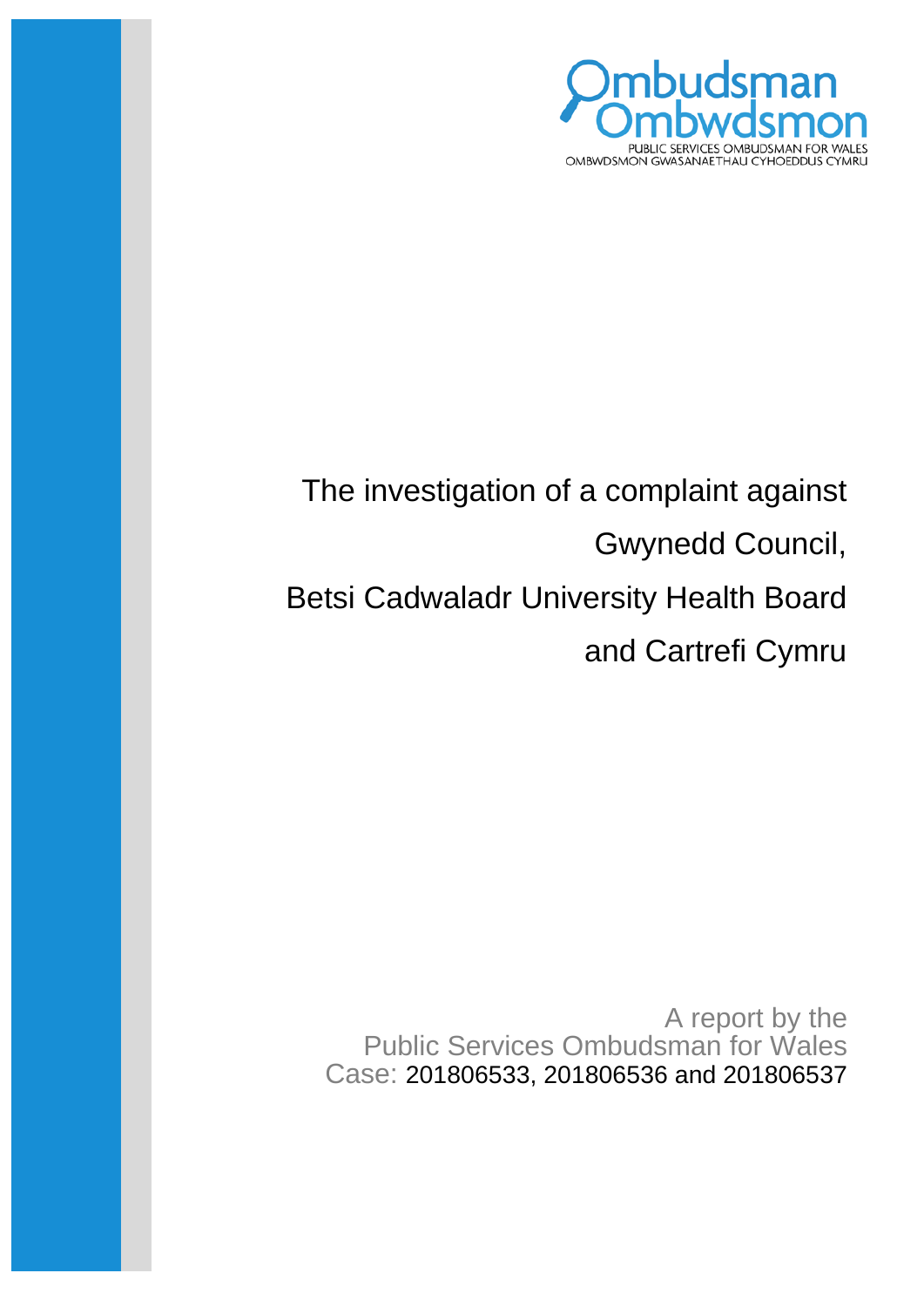| <b>Contents</b>                             | <b>Page</b>    |
|---------------------------------------------|----------------|
| Introduction                                | 1              |
| Summary                                     | 2              |
| The Complaint                               | 4              |
| Investigation                               | 4              |
| <b>Relevant legislation</b>                 | 5              |
| The background events                       | 6              |
| Mrs M's evidence                            | $\overline{7}$ |
| The Council, Health Board and CC's evidence | 8              |
| Joint response by the Council/Health Board  | 8              |
| The Council's evidence                      | 8              |
| The Council's response to the draft report  | 9              |
| The Health Board's evidence                 | 10             |
| CC's evidence                               | 10             |
| <b>Professional Advice</b>                  | 12             |
| Analysis and conclusions                    | 14             |
| Recommendations                             | 16             |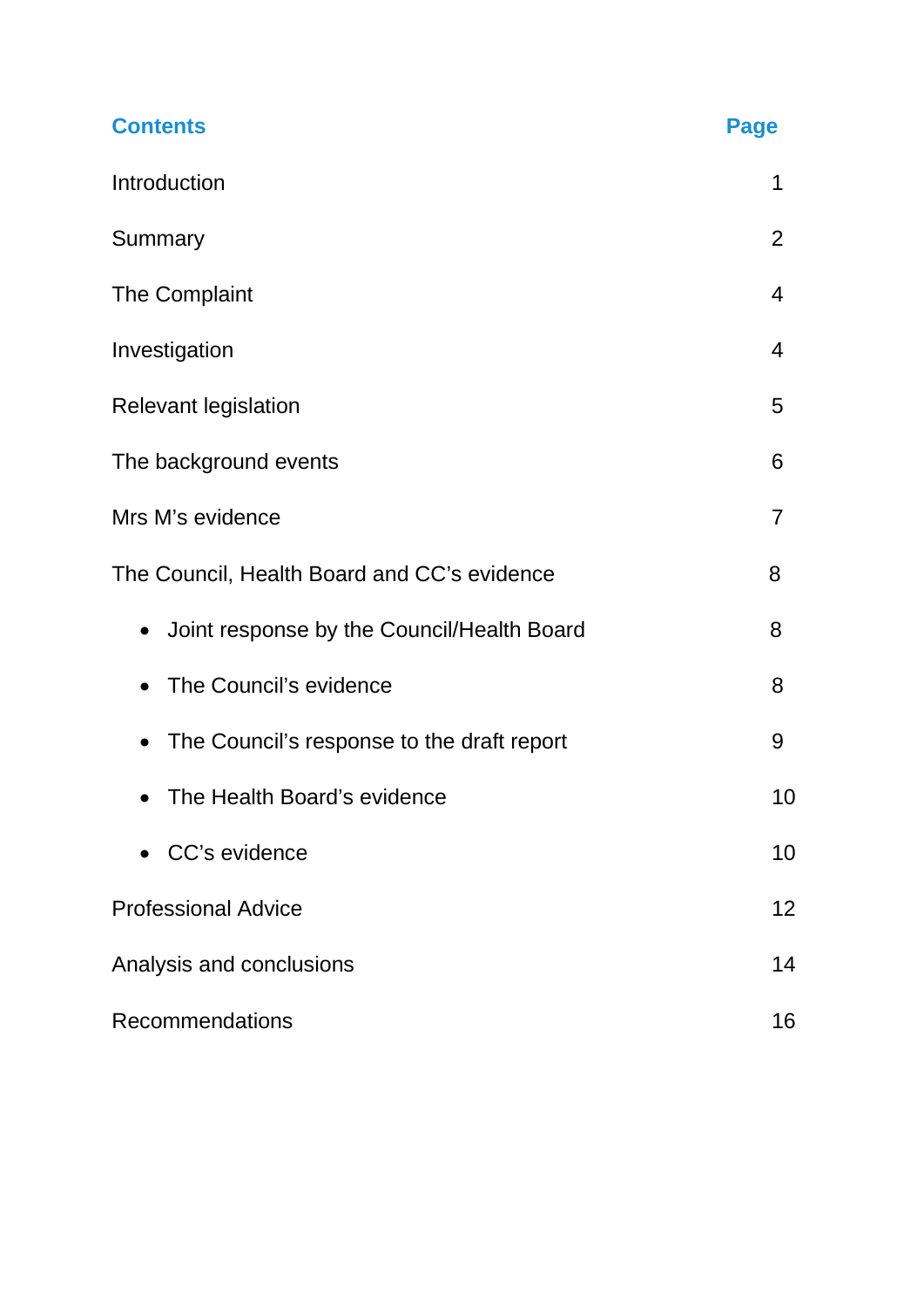### **Introduction**

This report is issued under s16 of the Public Services Ombudsman (Wales) Act 2005.

In accordance with the provisions of the Act, the report has been anonymised so that, as far as possible, any details which might cause individuals to be identified have been amended or omitted. The report therefore refers to the complainant as Mrs M, and to her son as Mr N.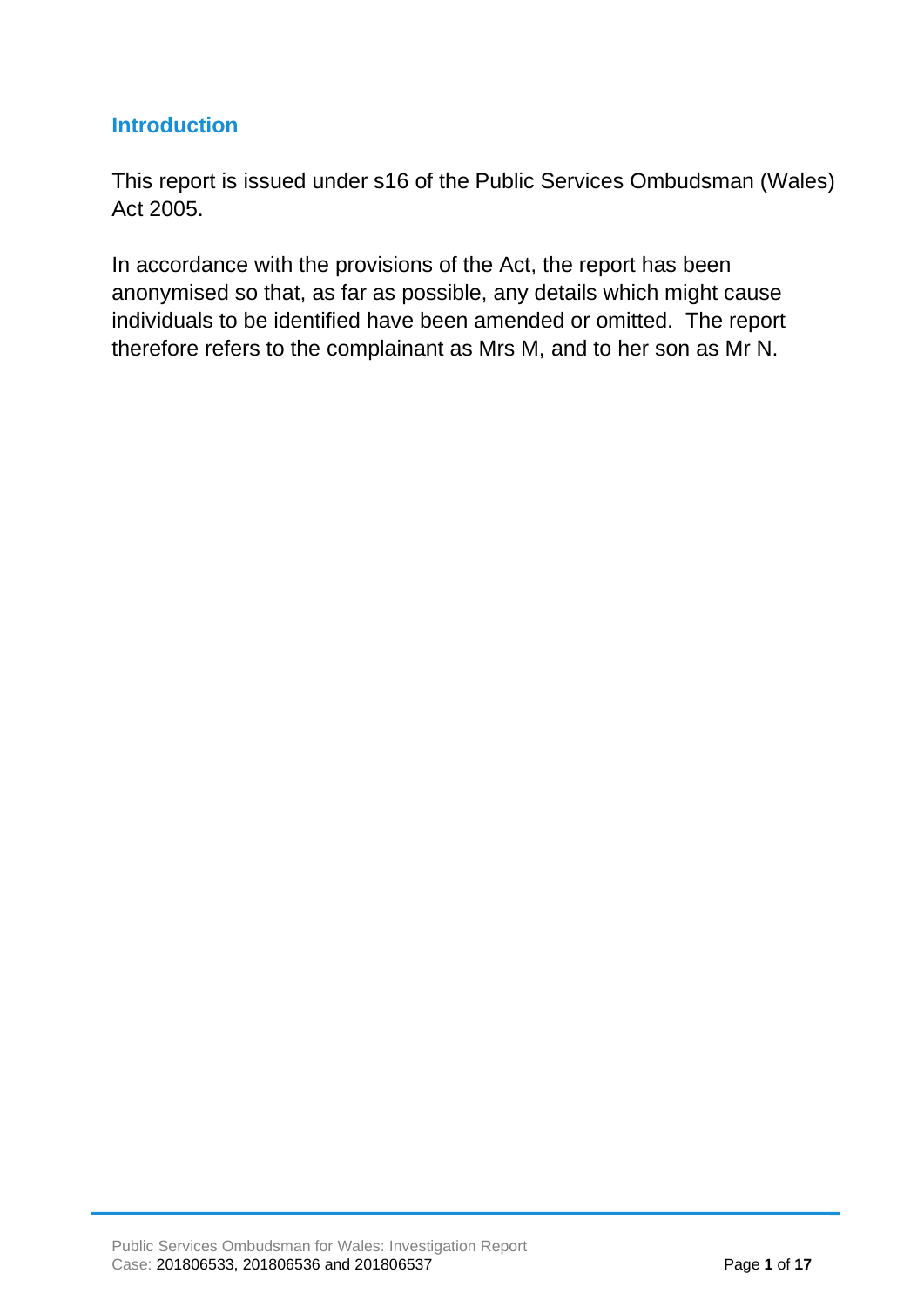## **Summary**

Mrs M's son, Mr N, suffered from drug-induced psychosis and acquired brain injury. He received a package of care, funded jointly by Gwynedd Council ("the Council") and Betsi Cadwaladr University Health Board ("the Health Board"), and provided by Cartrefi Cymru ("CC"), a registered domiciliary care provider. Mrs M complained about:

- a) the care given to Mr N by CC
- b) failings in communication between the Council, the Health Board and CC, resulting in CC not receiving comprehensive documentation/risk assessments/care plans for Mr N.

Sadly, Mr N choked while eating alone in his bedroom, and died despite first aid being administered by his carer.

The Ombudsman found that the Council and the Health Board jointly funded Mr N's care, with the Council being the lead commissioner. However, despite there being an overarching, general contract with CC for the provision of care, there seemed to be no documentation showing the awarding of the contract and the specific terms relating to Mr N, and the respective responsibilities of the parties. This amounted to maladministration on the part of both the Council and the Health Board. In addition, there was no documentation to show that the Council, as lead commissioner, had monitored the delivery of the service under the contract.

Although the Ombudsman could not say with any certainty that any of the bodies had seen a risk assessment relating to the risk of Mr N choking, CC should have carried out its own choking risk assessment in view of Mr N's obvious vulnerabilities.

The Ombudsman upheld the complaint against all three bodies. However, he did not conclude that any of the failings he identified had caused or contributed to Mr N's death. However, Mrs M would be left with the uncertainty that, but for the failings, things might have been different.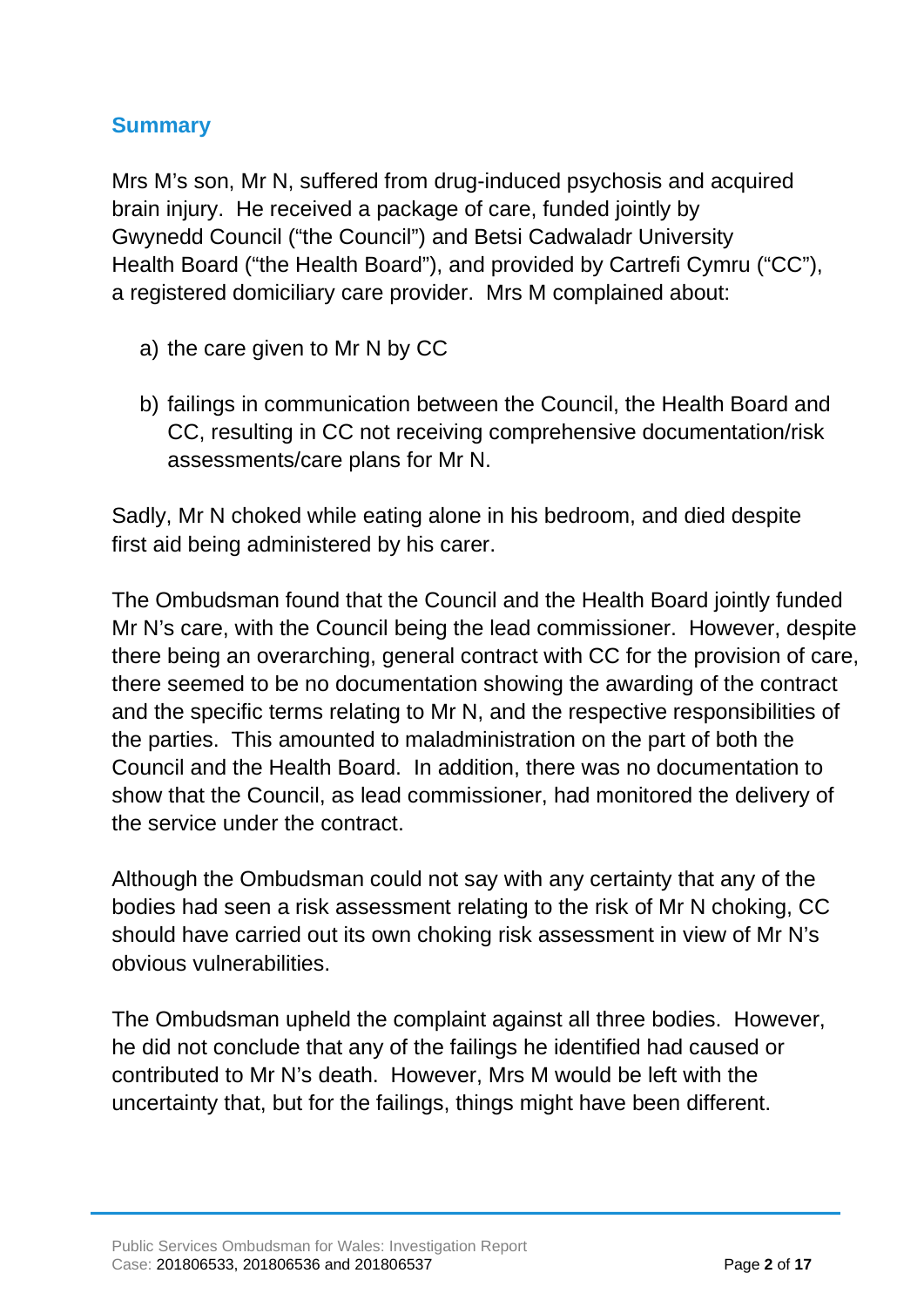The Ombudsman made the following recommendations:

#### **(a) The Council and the Health Board**

- 1. Within **one month** of the issue of the report, both the Council and the Health Board should apologise to Mrs M for the failings I have identified.
- 2. Within **three months** of the issue of the report, both the Council and the Health Board should review their respective contract governance arrangements to ensure that contract management is in line with good practice (as contained in the Contract Management Principles and the principles in the Wales Procurement Policy Statement).

#### **(b) The Health Board**

3. Within **three months** of the issue of the report, the Health Board should remind staff members with responsibility for managing a service user's Care and Treatment Plan and care package of the need to ensure they comply with the requirements of NICE Clinical Guideline CG136 and the Mental Health (Wales) Measure 2010 and the Mental Health Act 1983 Code of Practice.

## **(c) CC**

- 4. Within **one month** of the final report, CC should apologise to Mrs M for the failing I have identified.
- 5. Within **three months** of the final report, CC should remind members of staff with responsibility for delivering care plans of the importance of ensuring all relevant assessments are carried out, and the care package reviewed, as soon as possible after being contracted to provide care.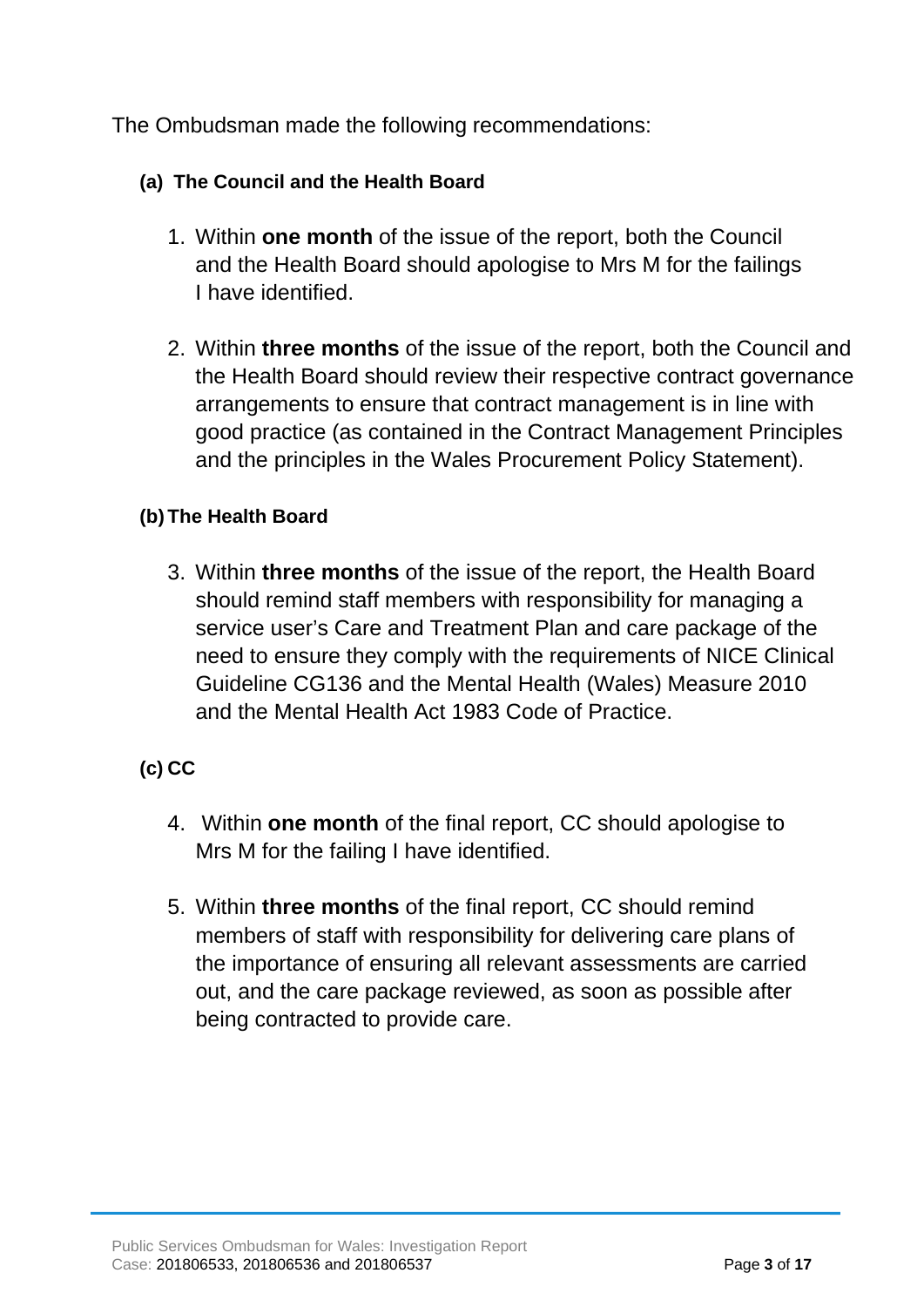# **The Complaint**

1. Mrs M's son, Mr N, suffered from drug-induced psychosis and acquired brain injury. He received a package of care, funded jointly by Gwynedd Council ("the Council") and Betsi Cadwaladr University Health Board ("the Health Board"), and provided by Cartrefi Cymru ("CC"), a registered domiciliary care provider. Mrs M complained about:

- a) the care given to Mr N by CC
- b) failings in communication between the Council, the Health Board and CC, resulting in CC not receiving comprehensive documentation/risk assessments/care plans for Mr N.

## **Investigation**

2. The Investigator obtained comments and copies of relevant documents from the Council, the Health Board and CC and considered those in conjunction with the evidence provided by Mrs M. The Investigator took advice from one of the Ombudsman's professional advisers, a Registered Mental Health Nurse and NHS Commissioning Manager with experience of commissioning continuing healthcare packages for individual patients with complex needs. His name is Danny Alba. The Adviser was asked to consider whether, without the benefit of hindsight, the care or treatment had been appropriate in the situation complained about. I determine whether the standard of care was appropriate by making reference to relevant national standards or regulatory, professional or statutory guidance which applied at the time of the events complained about. The Investigator also discussed the question of the procurement of services by public bodies in Wales with an officer of the Welsh Government's National Procurement Service. I have not included every detail investigated in this report but I am satisfied that nothing of significance has been overlooked.

3. Mrs M, the Council, the Health Board and CC were all given the opportunity to see and comment on a draft of this report before the final version was issued.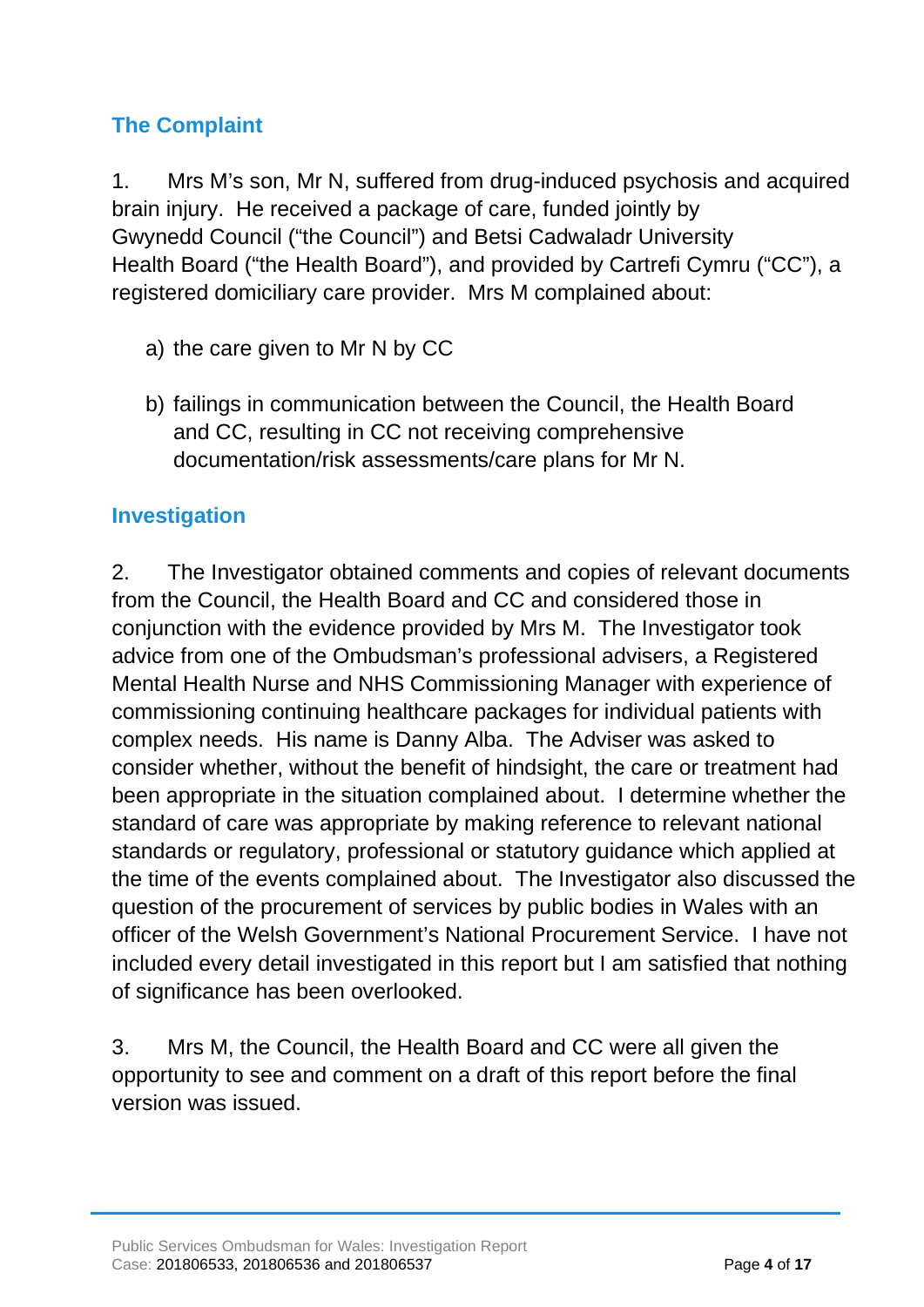# **Relevant legislation**

4. Clinical Guidelines ("CG136") issued by the National Institute for Health and Care Excellence entitled "Service user experience in adult mental health: improving the experience of care for people using adult NHS mental health services" advises that the care plan should support "effective collaboration with social care and other care providers during endings and transitions".

5. Guidance from the Crown Commercial Service on Contract Management Standards contain Contract Management Principles. The first 3 Principles are:

- Ensure that contracts are known and understood by all those who will be involved in their management.
- Be clear about accountability, roles and responsibilities.
- Establish and use strong governance arrangements to manage risk and enable strategic oversight.

Although it is not a requirement for public bodies in Wales to follow this guidance, the principles contained in it represent good practice.

6. The Wales Procurement Policy Statement (issued by the Welsh Government in June 2015) covers contract management. Public bodies are expected to adhere to the principles contained in the Statement. These include ensuring adequate skills and resources are in place to carry out effective procurement and contract management and ensuring regular contract performance management reviews are conducted.

7. I have issued Statutory Guidance on the Principles of Good Administration and Good Records Management<sup>[1](#page-6-0)</sup> to which public bodies in Wales must have regard when discharging their public functions. I also issued guidance in my Casebook<sup>[2](#page-6-1)</sup> to public bodies in Wales delivering services through arrangements with third parties.

<span id="page-6-0"></span><sup>1</sup> Issued under s31 Public Services Ombudsman (Wales) Act 2005 https://www.ombudsman.wales/guidance-policies/

<span id="page-6-1"></span><sup>2</sup> What's in the postbag? Casebook 31, page 4 - https://www.ombudsman.wales/case-books/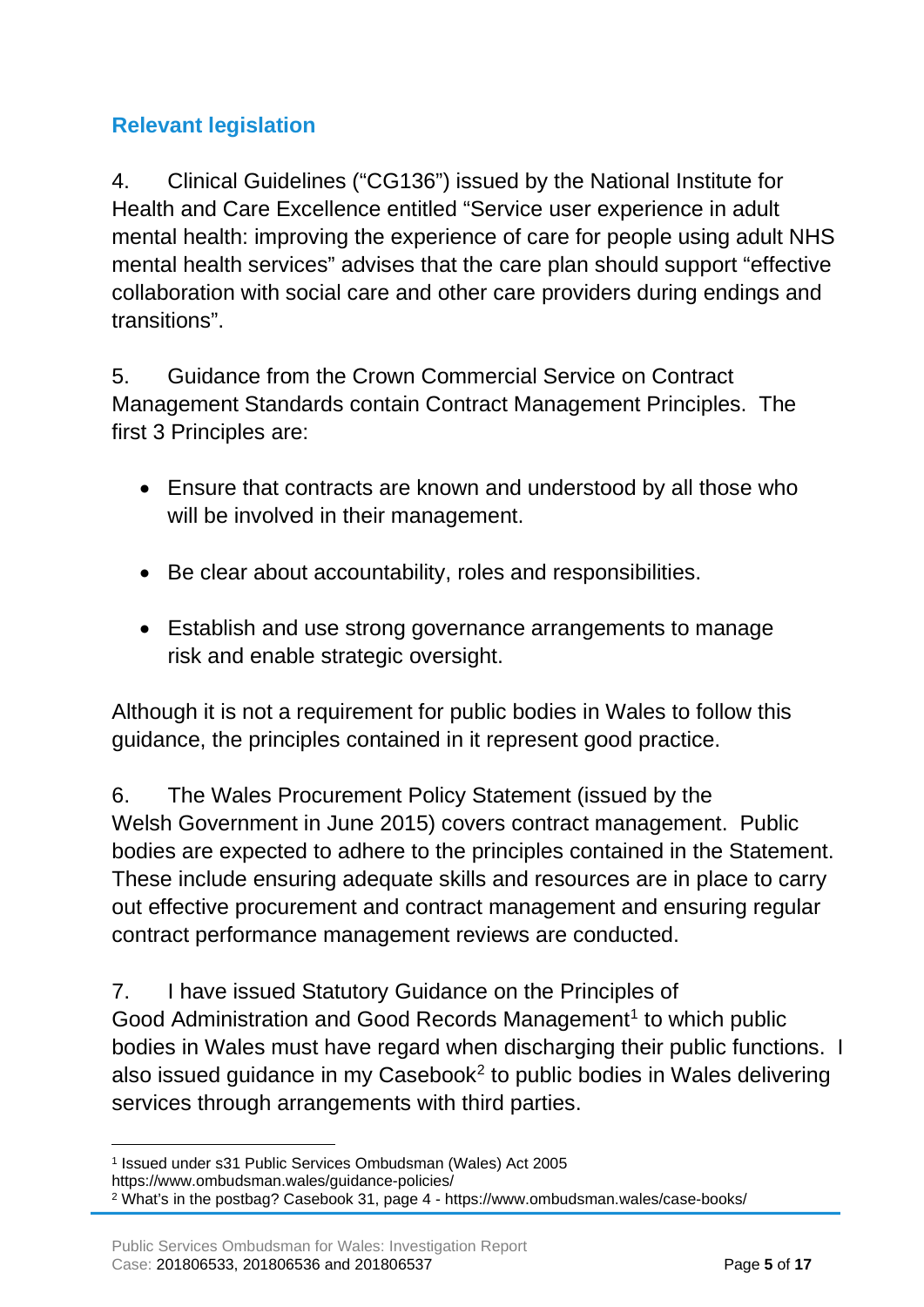8. The Mental Health (Wales) Measure 2010, and the Mental Health Act 1983 Code of Practice ("the Code"), place legal duties on local health boards and local authorities about the assessment and treatment of mental health problems. In particular, paragraph 34.23 of the Code provides that an assessment of a patient's ability to address their personal care and physical wellbeing must be included in the holistic assessment.

# **The background events**

9. Mr N had a longstanding history of drug and alcohol use; many years before the events in question he sustained serious injuries, including a brain injury, and had several stays in an acute psychiatric unit. A psychiatric report in **1999** concluded that Mr N could have a complex diagnosis of possible obsessive compulsive disorder, substance misuse and alcohol dependence, insulin-dependent diabetes, numerous orthopaedic problems, a brain injury, personality disorder and atypical epilepsy secondary to the brain injury. In **2015** Mr N was living in his own rented home with a package of 24-hour care funded jointly by the Council and the Health Board.

10. Mr N had for some time been involved with the Speech and Language Therapy ("SALT") service because of reported problems with his swallowing and voice. A SALT assessment in July **2015** noted that Mr N tended to overload his mouth, not chew his food properly and eat quickly, which all contributed to coughing episodes when eating. Mr N and his carer were given advice about this, including ensuring meat was tender, lean and moist, and all food was chopped up small. The review of Mr N's Care & Treatment Plan ("CTP") on 30 July referred to him needing "a lot of assistance and advice regarding his food and to encourage healthy eating", but did not mention the swallowing problems or the SALT advice (the reference to assistance and advice seemed to be in the context of helping Mr N manage his diabetes). At a further SALT review in November Mr N's eating problems were reported to be much reduced since the fitting of new dentures and better compliance with the advice given previously. There was no mention of any eating problems/difficulties in the CTP of 20 May **2016**.

11. In January **2016** the company providing domiciliary care for Mr N gave notice to terminate the contract because of difficulties retaining/recruiting staff to work with him. The Care Co-ordinator (at that time a Community Mental Health Nurse employed by the Health Board) made efforts to source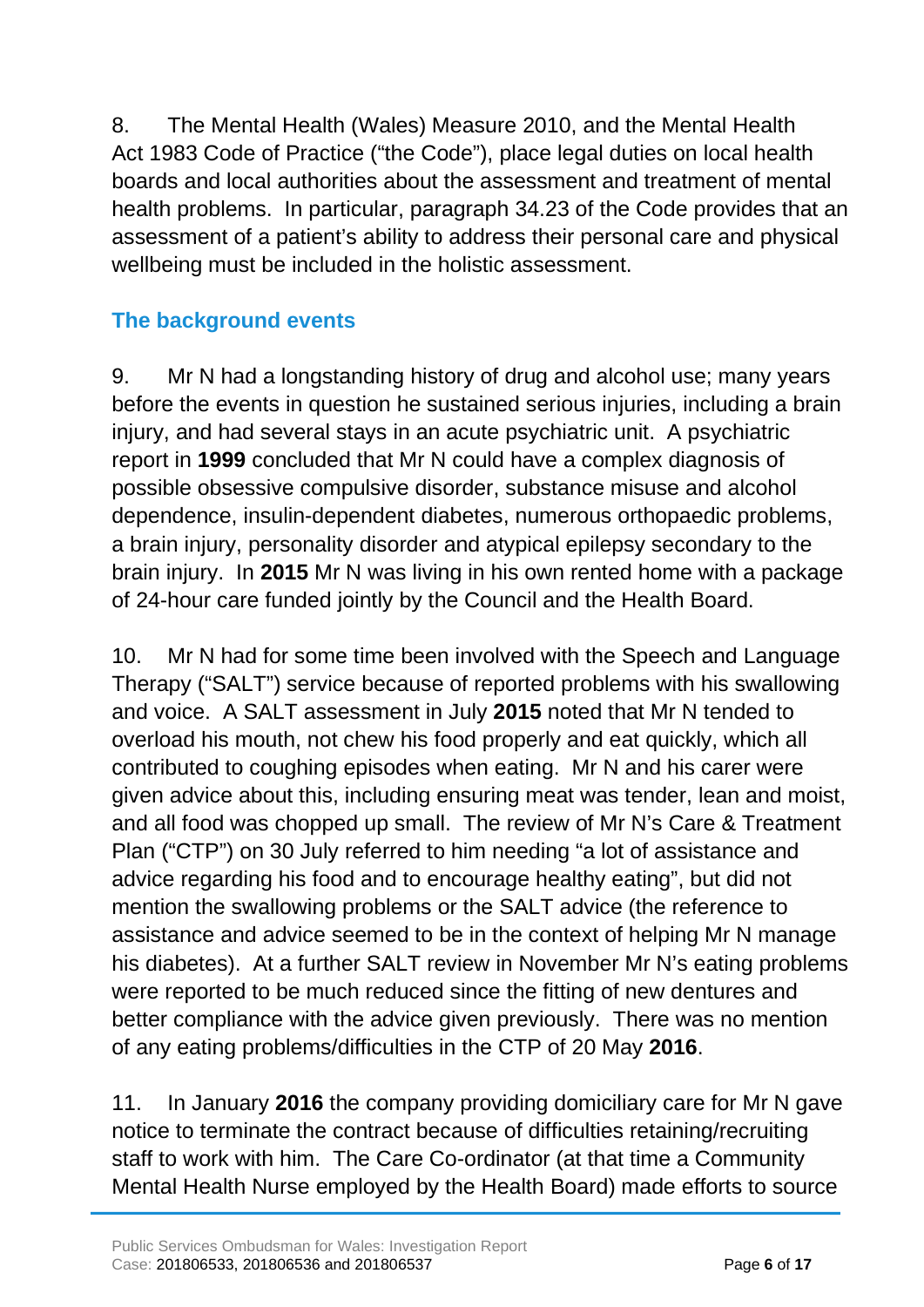an alternative care provider. However, due to problems identifying a replacement, Mr N moved into a supported housing placement in February while an alternative care provider was identified. The Care Co-ordinator's handwritten records show that CC was contacted by Mr N's father, and that by 22 June the contract had been awarded to CC, with the hope that they would be able to recruit staff and start working with Mr N in August. Sometime in September/October CC staff began shadowing staff in the supported housing placement, and Mr N later moved back to his own home (the records examined by my Investigator do not indicate when this was).

12. During the time Mr N was living in the supported housing placement he was admitted to hospital (on 29 July) following an episode when he choked on his food and a food lump was removed from his oesophagus (the tube which connects the mouth to the stomach). Following this, the Manager of the placement prepared a risk assessment dated 3 August ("the risk assessment"), identifying the risk of choking and providing that staff must cut up food (meat/bacon to be cut into very small pieces) "as [Mr N] tends to swallow without chewing fully". A glass of water was to be available, and "staff must remain close while [Mr N] is eating".

13. At approximately 10:00 on 3 March **2017** Mr N was alone in his bedroom when he choked on a piece of toast. Despite first aid and CPR being administered by his carer, Mr N sadly died.

14. The Record of Inquest of Mr N's death includes the medical cause of death as "choking" and records that the "death was due to an accident".

## **Mrs M's evidence**

15. Mrs M said that CC had "neglected" Mr N while he was in their care, in that they had failed to follow instructions on the care plan following the risk assessment (see paragraph 12). She said that an employee of CC had photocopied the risk assessment while Mr N had been living in the supported housing placement. She said that Mr N's carer did not do enough to help him when he was choking. Mrs M said that Mr N had a lot of complex problems, but that CC did not take account of them all in the team they recruited to work with him.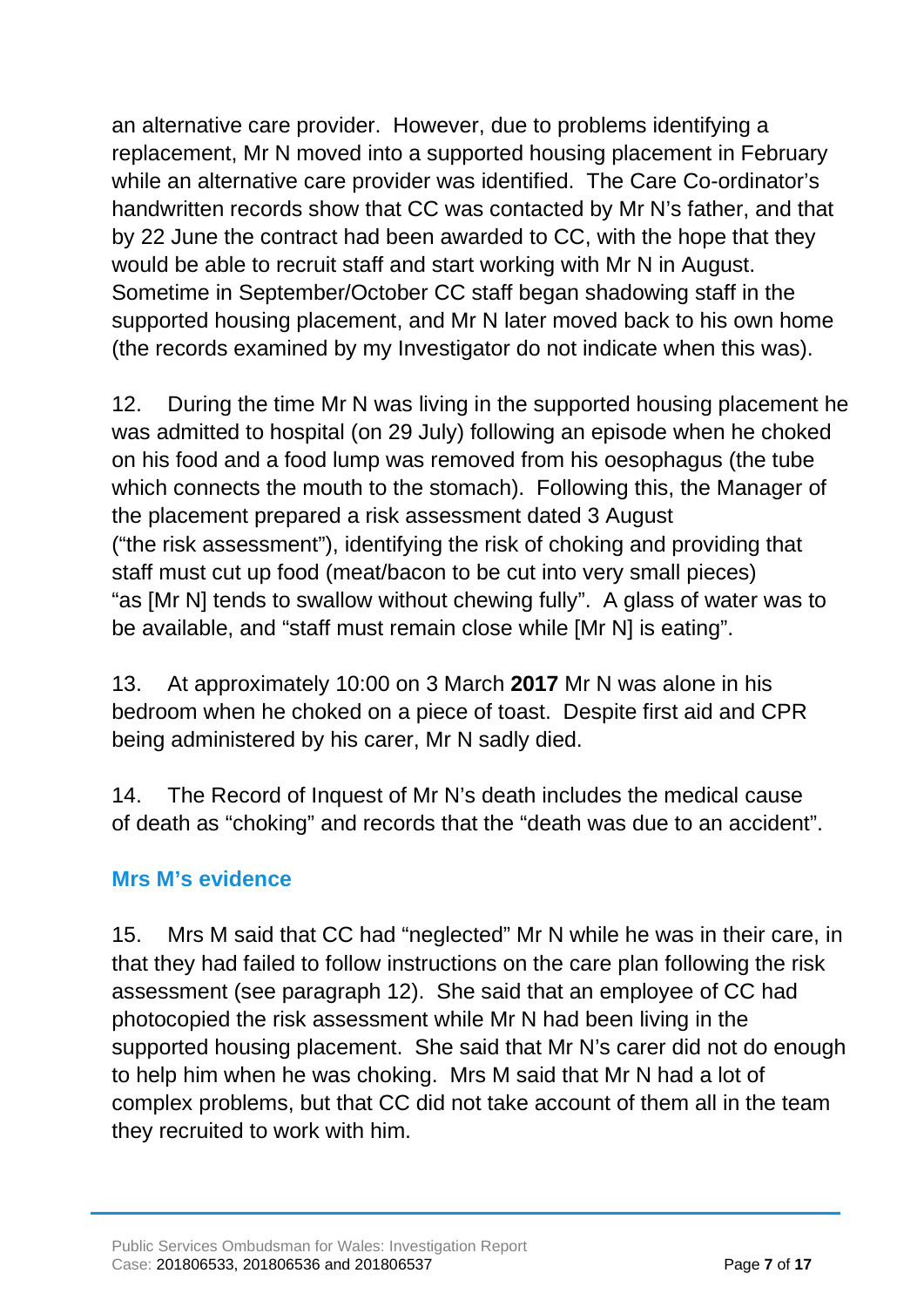## **The Council, Health Board and CC's evidence**

#### **Joint response by the Council/Health Board**

16. The Council provided a response to the Ombudsman on behalf of itself and the Health Board. It said that the Council and the Health Board jointly funded the package of care for Mr N, and that the Council "agreed to be lead commissioners". It said that CC spent time shadowing the outgoing care provider, and that "all documents relating to [Mr N's] care were shared prior to the transfer of care package". The Council said that the care Managers - an Occupational Therapist, a Community Mental Health Nurse (both employed by the Health Board) and subsequently a social worker (employed by the Council) - monitored the care package and liaised with the care providers, and conducted "several regular reviews over a period of several years".

#### **The Council's evidence**

17. In response to further questions the Investigator asked, the Council said that the Community Mental Health Team ("CMHT") was a multi-disciplinary team made up of staff from the Council and the Health Board, and whose members were "in constant contact with each other about service users". It explained the identity of Mr N's Care Co-ordinator at different times. The Council confirmed that the Care Co-ordinator in 2016 (a Community Mental Health Nurse) was the person who identified CC as the new care provider, and that the change of provider was discussed with the Continuing Health Care ("CHC") Team for advice on funding in June 2016.

18. When asked questions about the risk assessment (see paragraph 12) and whether it had been shared with CC, the Council said that "the files are accessible to all members of the CMHT therefore all staff involved had equal access to all the relevant documents and case notes". It said that the risk assessment seemed to have been prepared by the Manager of the placement; it said there had not been a further care plan review between the time of Mr N's admission to hospital and his death, so "there had not been an opportunity to include the risk assessment … in any further care plans". It said it "can be assumed that care plans and any risk assessments contained in [the supported housing placement's] files would have been sent to CC when the care package was transferred". It said that copies of the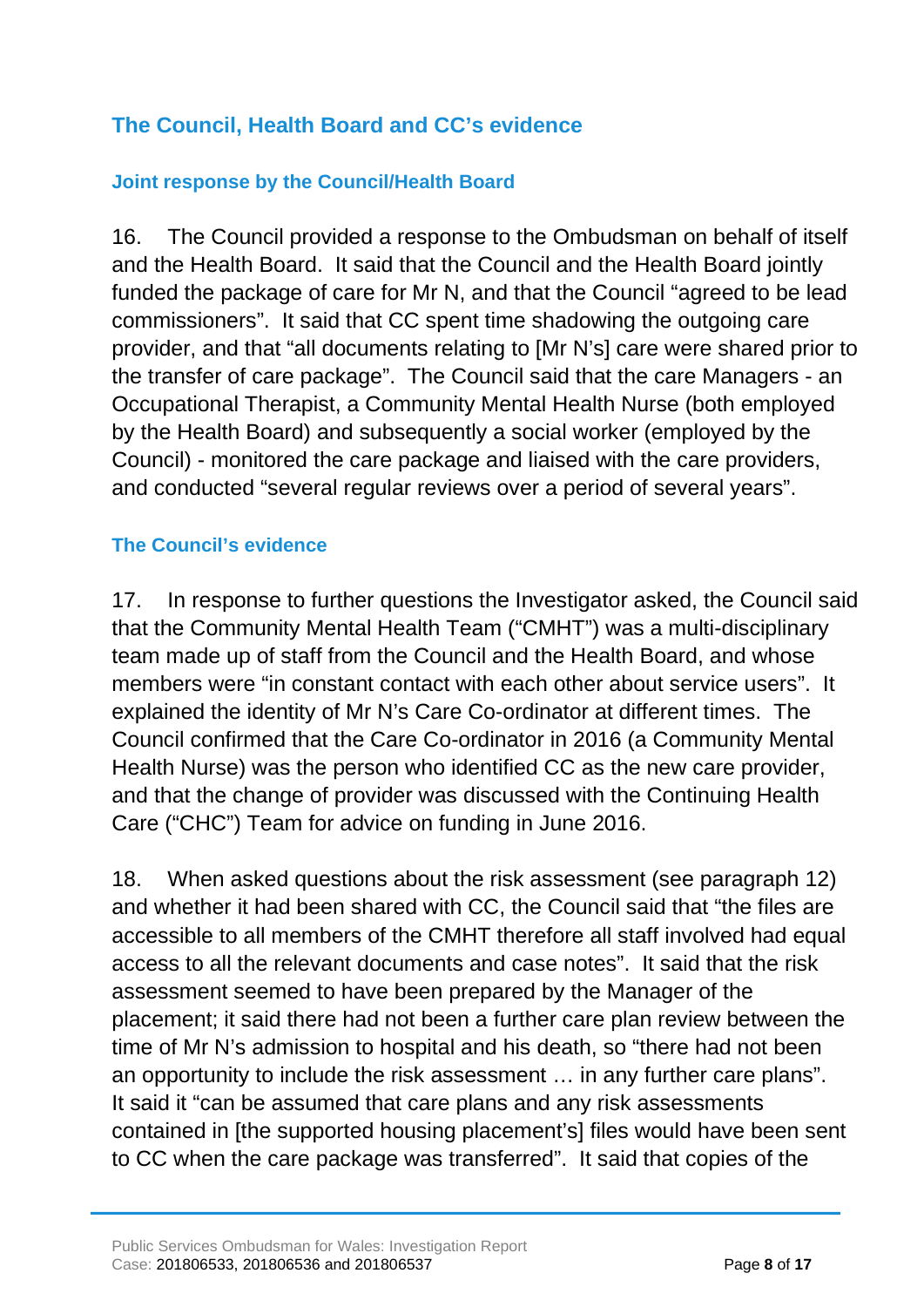SALT assessments (see paragraph 10) were on the social work file, and that the supported housing placement support staff were aware that Mr N could potentially be at risk of harm from dysphagia (swallowing difficulties) when eating.

#### **The Council's response to the draft report**

19. The Council confirmed that the contract for Mr N's care had been awarded to CC following contact being made by the Care Co-ordinator with a number of potential providers, without any involvement from the Council's contracts team. It said such commissioning was not unusual within the mental health team, that it was reasonable in view of the urgency of the situation, and that contracts of this kind were excluded from the requirement for a competitive procurement exercise.

20. The Council said the Care Co-ordinator would have been very aware of the need to ensure CC was fully informed of Mr N's needs. It said it could find no evidence that the risk assessment (see paragraph 12) was brought to the Council's attention.

21. The Council said that CC was a longstanding provider of supported housing in the area, and that an overarching contract between the Council and CC was in place at the time for the provision of services, including mental health services. The Council provided a copy of this contract, which included provision for details of individual projects, and the care to be provided, to be included in separate schedules. However, when asked for the relevant schedules, the Council confirmed there were no specific schedules available on file, but referred to entries in case notes and provided invoices as evidence that the contract was awarded to CC. The case notes record that the Care Co-ordinator met representatives from CC who carried out a "brief assessment" of Mr N; CC was to email the Care Co-ordinator costings, which she would pass to her Manager along with others she had received. The next entry records that CC had been awarded the contract.

22. The Council said that it disagreed with the view of the Adviser, and the recommendation that its contract governance arrangements should be reviewed. It said it had introduced a Quality Assurance and Safeguarding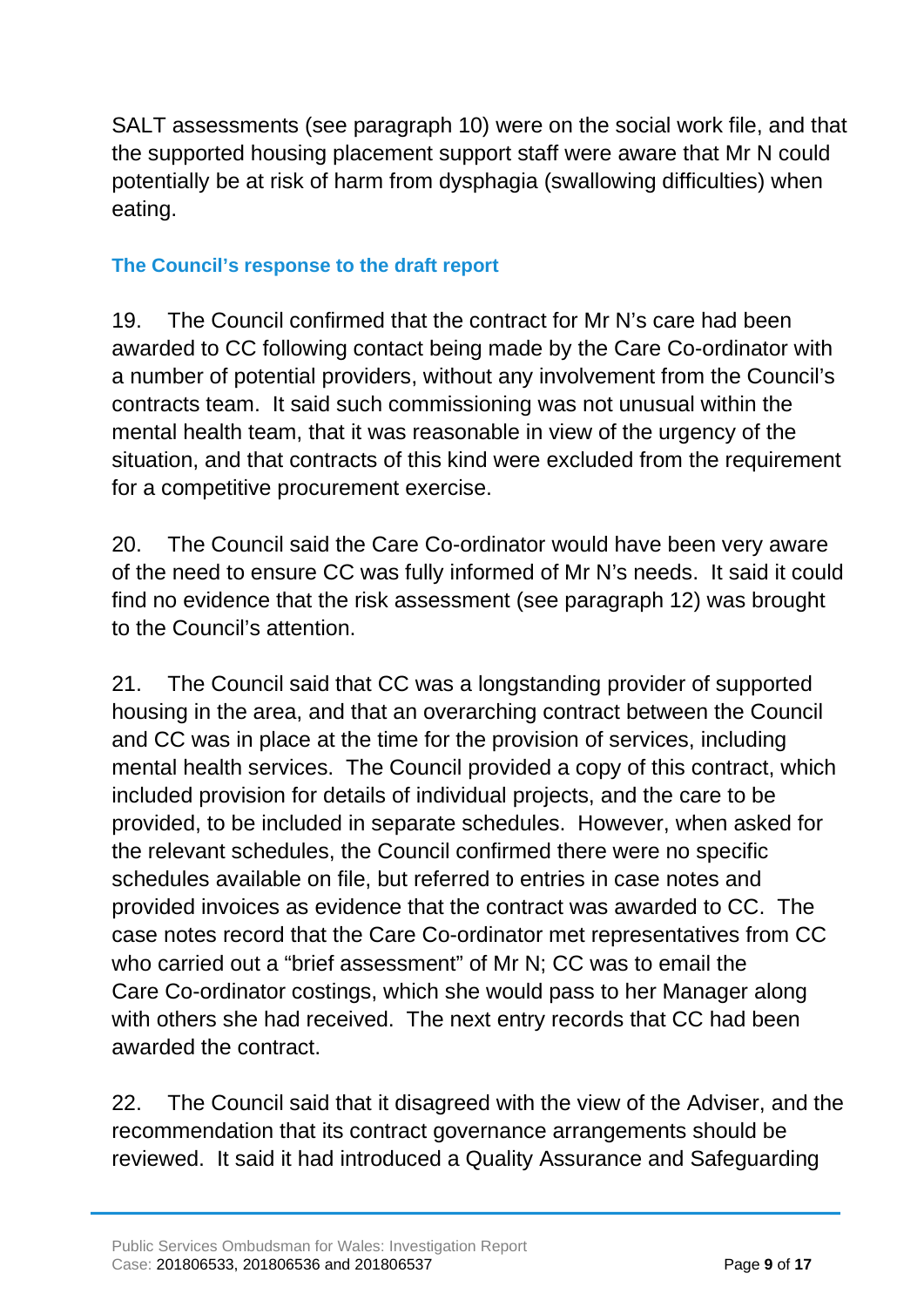Team in 2017, which had improved its ability to monitor on a routine basis with the focus on quality of care; it said it was considering the need to further increase its staffing capacity within the team.

23. The Council said that the contract management provisions in the Crown Commercial Services guidance (see paragraph 5) were high level principles for all contracts, designed for managing significant contracts for supplies of goods and services. It said that the delivery and quality of care would be monitored by the key worker, who would report back any issues about the standard of care to the Council as their partner.

#### **The Health Board's evidence**

24. In response to similar questions the Investigator asked, the Health Board said that Mr N's package of care "would be routinely reviewed as part of a Care & Treatment Planning meeting held between the Care Co-ordinator, the provider and the commissioners". It said that at the time of Mr N's death a planning meeting was being arranged but was delayed as the provider Manager was off sick. The Health Board said that the contract with CC was arranged through a tendering process which included representatives from the Council, the CMHT and the CHC team. It said that payments to CC were made by the Council, with the Council re-charging the Health Board for its agreed share of the cost.

25. The Health Board said that there was no copy of the risk assessment in any of the Health Board records, and there was no mention of it in any subsequent care notes or CTPs. It said that although there was a handover between the supported housing placement and CC, the content of the handover/shadowing was not detailed.

#### **CC's evidence**

26. CC said that Mr N's father had first approached CC about providing support for Mr N and that the service was commissioned by the Health Board. It said that the only documentation it had received to enable it to be satisfied it could meet Mr N's needs were:

• A CTP from the CMHT (dated 20/05/15, which was noted to be reviewed by 20/05/16).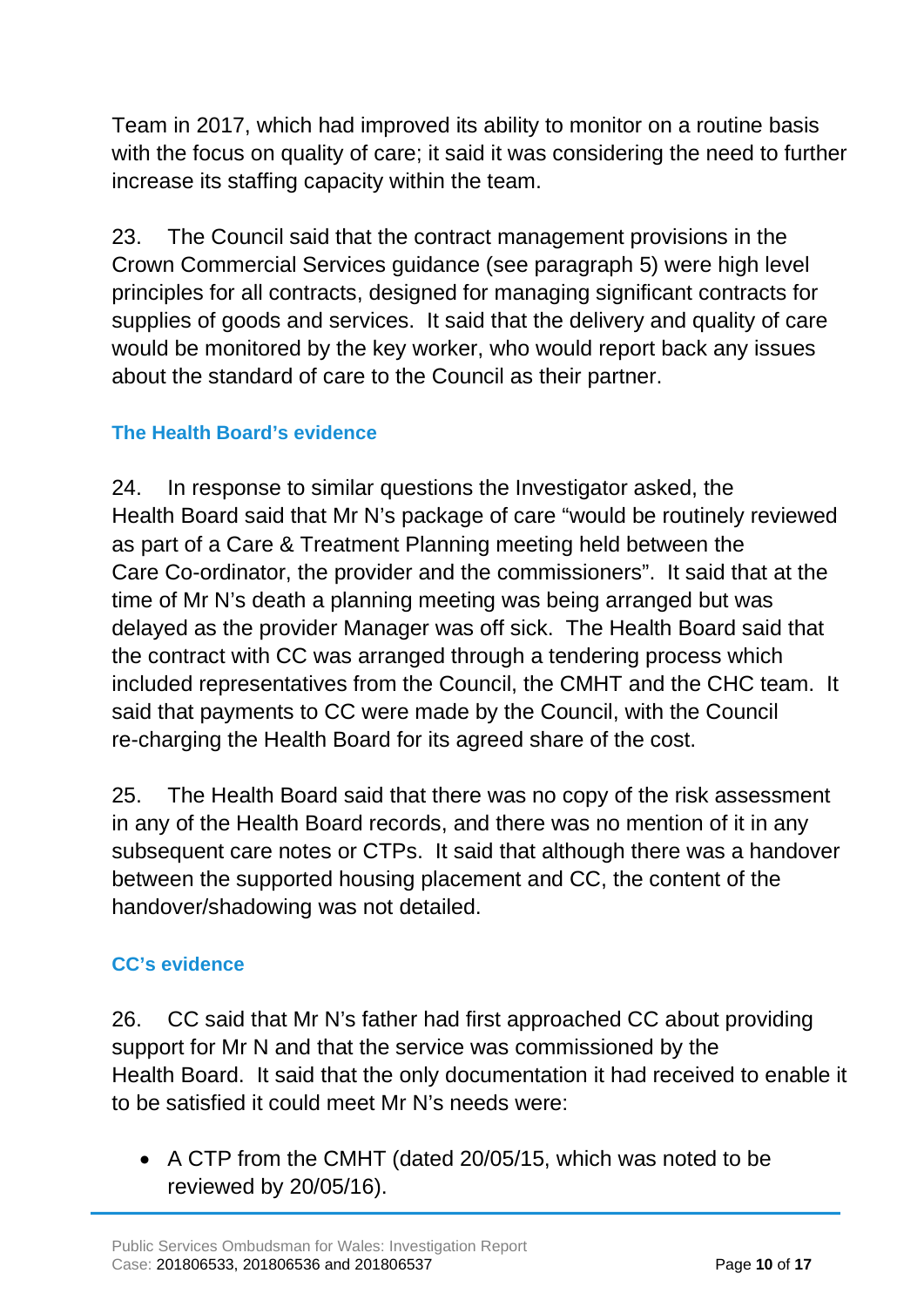- The care plan from the previous support provider (dated 12/10/14).
- A letter from the CMHT (dated 12/04/16, containing a summary of Mr N's history, although it does not indicate to whom it was sent).
- 27. CC said it had carried out the following risk assessments:
	- Assisted living service delivery plan.
	- Behavioural management plan.
	- Diabetes management.
	- Supported living service.
	- Medication and wellbeing.
	- Stimulant drinks.
	- The impact of unhealthy choices on my life.
	- Traffic light hospital assessment in the event of admission to hospital.

28. CC said that the fact that Mr N had "24 hour support" did not mean he would not be left alone in a room. It said that Mr N was entitled to independence and privacy, and that even if a member of staff had been in the room when he choked they would not have been able to dislodge the obstruction. It said there was nothing in the documentation provided to CC to indicate that Mr N had problems swallowing. It said that Mr N's father, who was very involved in Mr N's daily care, had told the Regional Director that there was nothing physically wrong with Mr N. Although a SALT assessment was mentioned in the letter from the CMHT, it said there were no ongoing issues. It said that Mr N would sometimes get up during the night to make himself a snack, or help himself to food during the day; this was consistent with supported living principles where people are encouraged to make choices and live as independently as possible, with staff providing support when needed.

29. CC said that the carer had done everything he could to save Mr N, and had followed the instructions of the 999 operator, only leaving Mr N to check for the arrival of the ambulance crew. It said that an expert witness at the Inquest had concluded that the carer provided the best possible care in extremely challenging circumstances.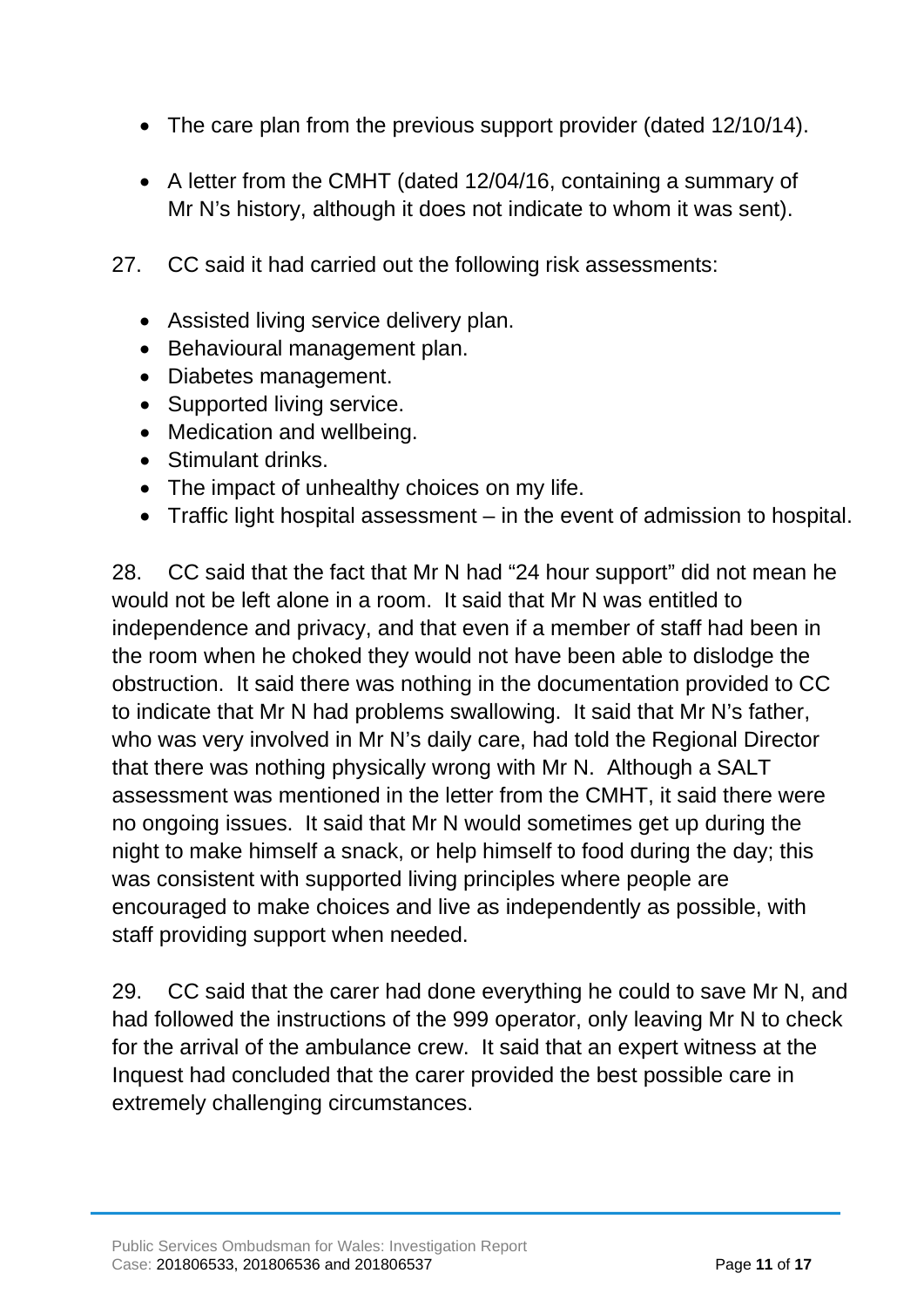30. CC acknowledged that its Transition Plan guidance was not used when setting up the new service for Mr N, and that this was a failing; however, it said this would not have changed the way it supported Mr N when eating. CC said its internal investigation had highlighted areas for improvement in management and quality systems and said that work was ongoing on these.

## **Professional Advice**

31. The Adviser noted that the Council was the lead commissioner, and, together with the Health Board as associate commissioner, jointly commissioned the care package for Mr N. He said such arrangements are common practice, and both the lead commissioner and the associate commissioner are parties to the contract. He said it was the lead commissioner's role to tender the contract and procure the service, and to be responsible for contract monitoring, contract review and contract management. He noted the Council had not produced any tender, procurement or contract documents, or any minutes or notes of any contract review meetings. He said that responsibility for monitoring Mr N's care package as part of the CTP, however, rested with the Health Board.

32. The Adviser referred to guidance from the Crown Commercial Service on Contract Management Standards. The "Principles" listed include ensuring that contracts are known and understood by all those who will be involved in their management, and being clear about accountability, roles and responsibilities. The Adviser concluded that the Council failed to comply with these principles.

33. The Adviser said that because contract delivery was not sufficiently monitored, the Council would not have known whether service provision complied with the contract specification requirements i.e. the care package. If it had been, the Council would have known to what extent the Health Board was managing CC in terms of the CTP and care package and to what extent CC was complying with the contract specification, and how complete the contract specification was (in terms of including previous choking risk assessments, reports, care plans etc). Although it was appropriate for some of the functions (such as the monitoring of the care package and the CTP) to be delegated to the Health Board, ultimately the Council retained overall responsibility and accountability for the contract.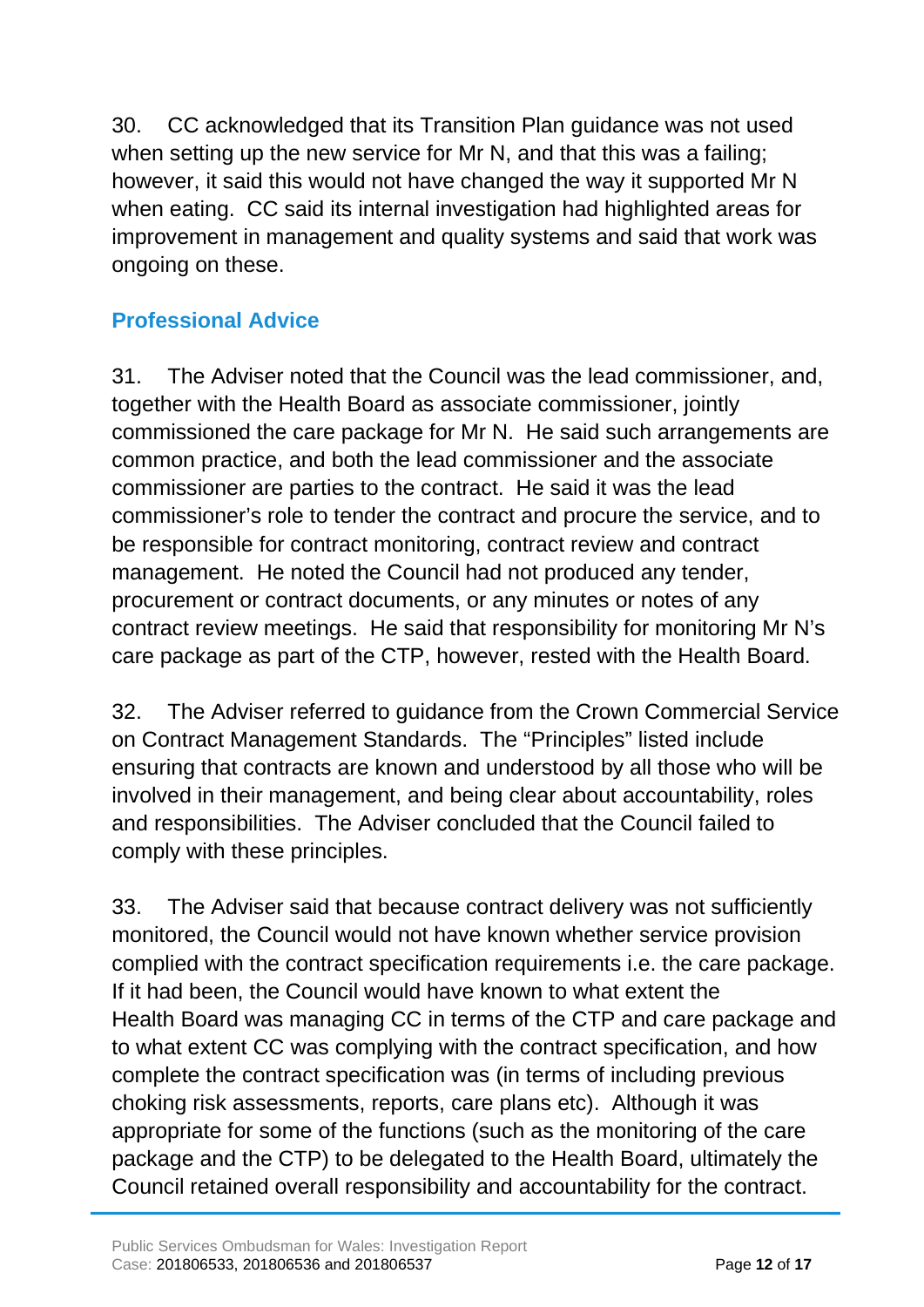34. The Adviser was concerned that the Council was unable to provide any contract documentation when requested. He said that, from a review of the records, the Council seemed unable to distinguish between contracting practice and managing service provision. He said that, although both are intrinsically linked and dependent on one another, it was the Council's responsibility to manage the contract, and the Health Board's responsibility to manage Mr N's care package. He said both parties should have fully understood their roles and responsibilities.

35. The Adviser said that there was no evidence in the records provided by the Council that it shared contract documentation with the Health Board or CC. It said that there was evidence that the Health Board's Care Co-ordinator [also referred to as the Care Manager] (firstly an Occupational Therapist then a CMHT nurse) carried out the monitoring and review of Mr N's care package. However, he said that the "obvious omission" was the "crucial information" about Mr N's risk of choking on food – in the SALT assessment and reports (paragraph 10) and the risk assessment (paragraph 12). The Adviser said that contract governance was lacking, or misunderstood by the Council, compounded by ambiguous respective roles of the Council and the Health Board. He said that the failure to effectively communicate Mr N's risk of, and propensity for, choking from one agency to another failed to meet CG136.

36. The Adviser noted that neither the review of Mr N's CTP in July 2015 nor that in May 2016 mentioned his swallowing problems or the SALT advice. He said that the information contained in the risk assessment was not effectively passed on to CC, and that as a result the care plan implemented, and CC's support plan based on it, did not make provision for Mr N's risk of choking on food. This meant that the CTP and the care package care plan were not fully in line with the Mental Health (Wales) Measure 2010 Part 2 (specifically Chapter 34 on Care and treatment planning). The Adviser said that it was good practice for at risk/vulnerable service users to have a choking risk assessment carried out and included in their care plan. He said that, even though the information was not passed to CC, CC should have carried out its own assessment based on observations and experience of caring for Mr N and because of his obvious vulnerabilities.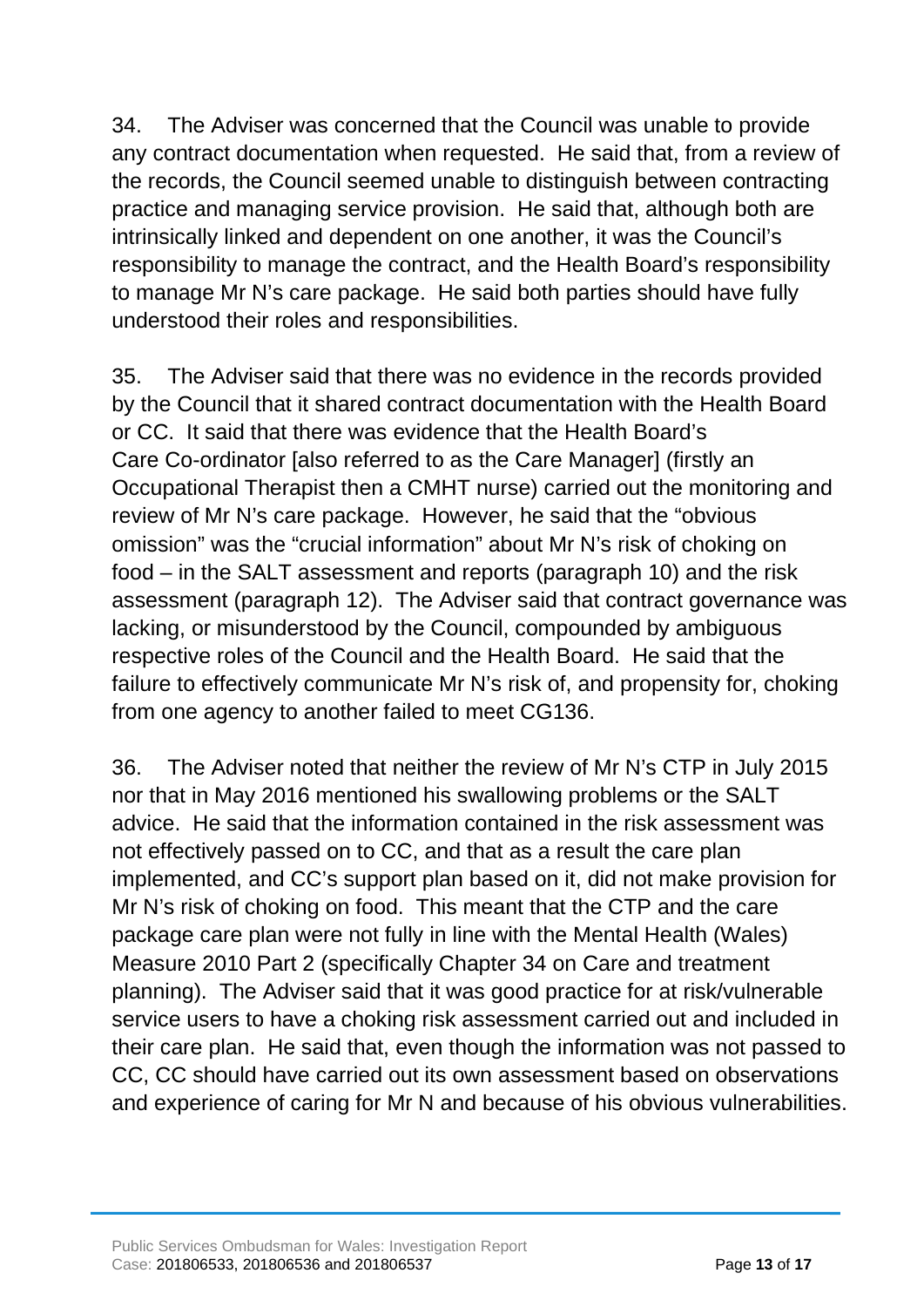37. The Adviser said that, in the absence of a clear risk assessment and associated care plan/interventions to mitigate the risk of choking on food, there was no reason for Mr N's support worker not to have left Mr N alone when eating. He said that the care provided by Mr N's support worker on the evening of 3 March was in line with principles of good practice, and he had no criticism of the way he looked after Mr N.

38. In conclusion, the Adviser said that there were failings by all parties involved, but he did not believe that these failings contributed to or caused Mr N's death. He said that what happened could still have happened even if there had been better continuity of care and more effective handover of care, and even if CC had carried out a more comprehensive assessment. He emphasised that Mr N was in a home setting with supported living, not a hospital environment, and the principles of encouraging choice, autonomy and self-worth were evident in the support worker's care that evening.

## **Analysis and conclusions**

39. In reaching my conclusions I have taken account of the advice I have received, which I accept in full. The conclusions, however, are mine alone. I would like to take this opportunity to extend to Mrs M my sincere condolences on the loss of her son.

40. In considering this complaint I have been dismayed by the inability of all 3 bodies to provide key documentation. Indeed, it was not until it provided its response to the draft report that the Council told the Investigator that there was an overarching contract in place with CC, and provided a copy thereof. This contract provides for schedules to contain details of individual "projects", contacts and the breakdown of costs for individual service users, but when the relevant schedules for Mr N were requested the Council confirmed that there were no schedules on file. The documentation which I have seen shows that the Care Co-ordinator at the time, a Health Board employee, attempted to identify a suitable care provider for Mr N, but neither the Council nor the Health Board have provided anything to show how the contract was awarded to CC. Although I have seen no evidence to substantiate it, I have no reason to doubt what I have been told – that the Council was the lead commissioner, made the payments to CC and re-charged the Health Board for its agreed share. However, the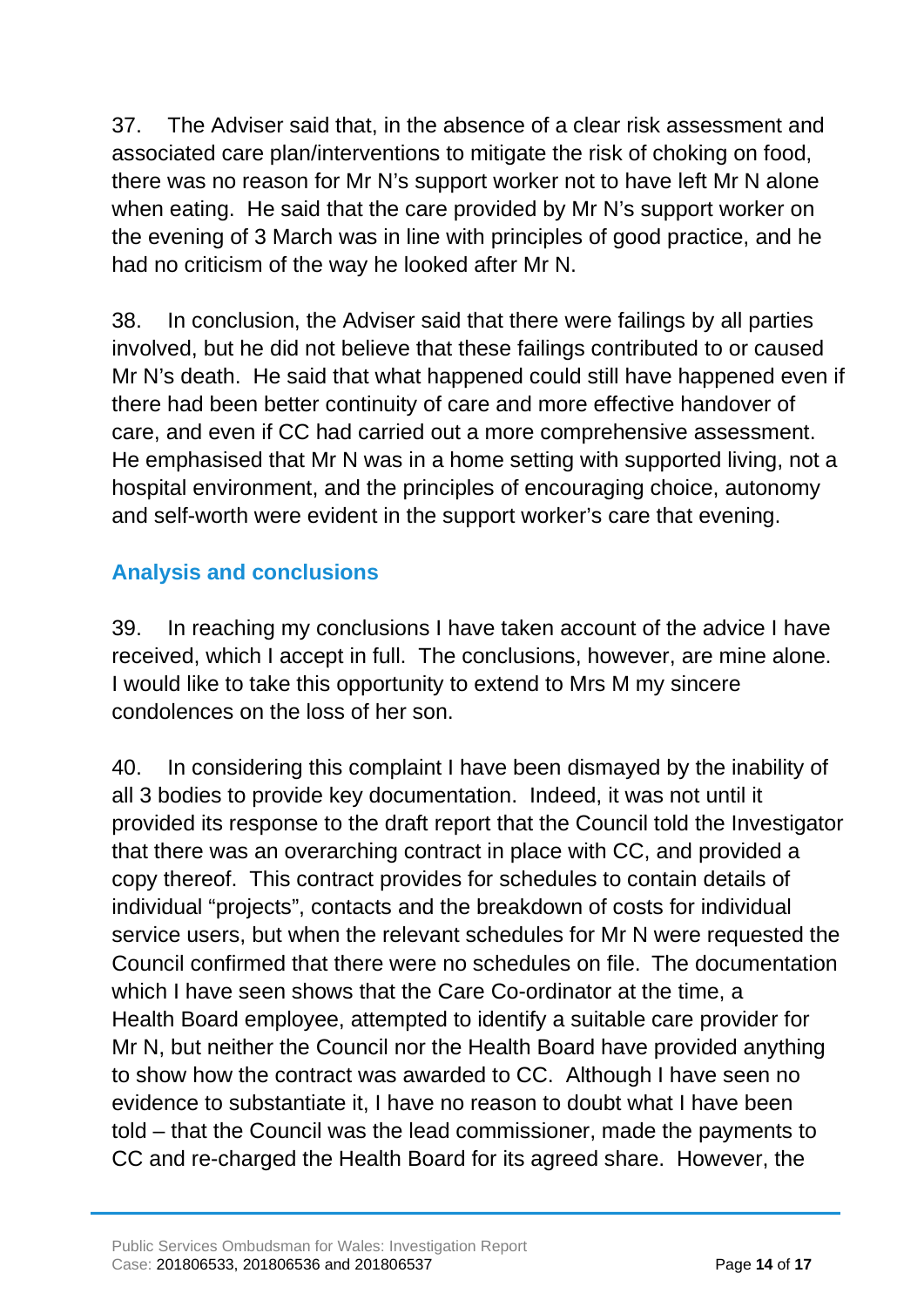apparent lack of any documentation to show the awarding of the contract for Mr N's care, the specific terms in respect of Mr N and the respective responsibilities of the parties amounts to maladministration on the part of both the Council and the Health Board.

41. I am satisfied that it was the Council's responsibility, as lead commissioner, to monitor, review and manage the contract. I was concerned by the failure of the Council to provide any documentation to show that it had effectively monitored the delivery of the service for which it had contracted and for which it was paying. I have seen no notes of any contract review meetings, although the contract had been in existence for some 9 months at the time of Mr N's death. The Council's apparent failure to monitor the contract is maladministration. In contrast, there is evidence that the Health Board monitored and reviewed Mr N's care package.

42. I have received conflicting information about whether the risk assessment was shared with CC, either before or after the contract was awarded. Mrs M has told me that an employee of CC had a copy of the risk assessment, whereas CC told me that it did not. The Council said in effect that it "assumed" CC had been given a copy; the Health Board said there was no copy of it, or any mention of it, in its files, and it had no knowledge of information shared with CC as part of the shadowing process. As the risk assessment was not prepared by any of the Council or Health Board employees, I have no way of knowing whether either body had a copy of it. Neither can I conclude with any certainty whether CC had a copy. However, I do not believe that any of my conclusions depend upon determining this question. I have been advised, and I accept, that CC should have carried out its own choking risk assessment of Mr N in view of his obvious vulnerabilities. I find that the failure to do so amounts to a service failure on the part of CC.

43. I have found maladministration/service failure on the part of the Council, the Health Board and CC. I consider that these failings, taken together, amount to an injustice to Mrs M. I cannot conclude that any of these failings caused or contributed to Mr N's death, as Mr N might still have choked even if none of these failings had happened. However, Mrs M will be left with the uncertainty of not knowing whether, but for these failings, things might have been different and the incident might not have happened.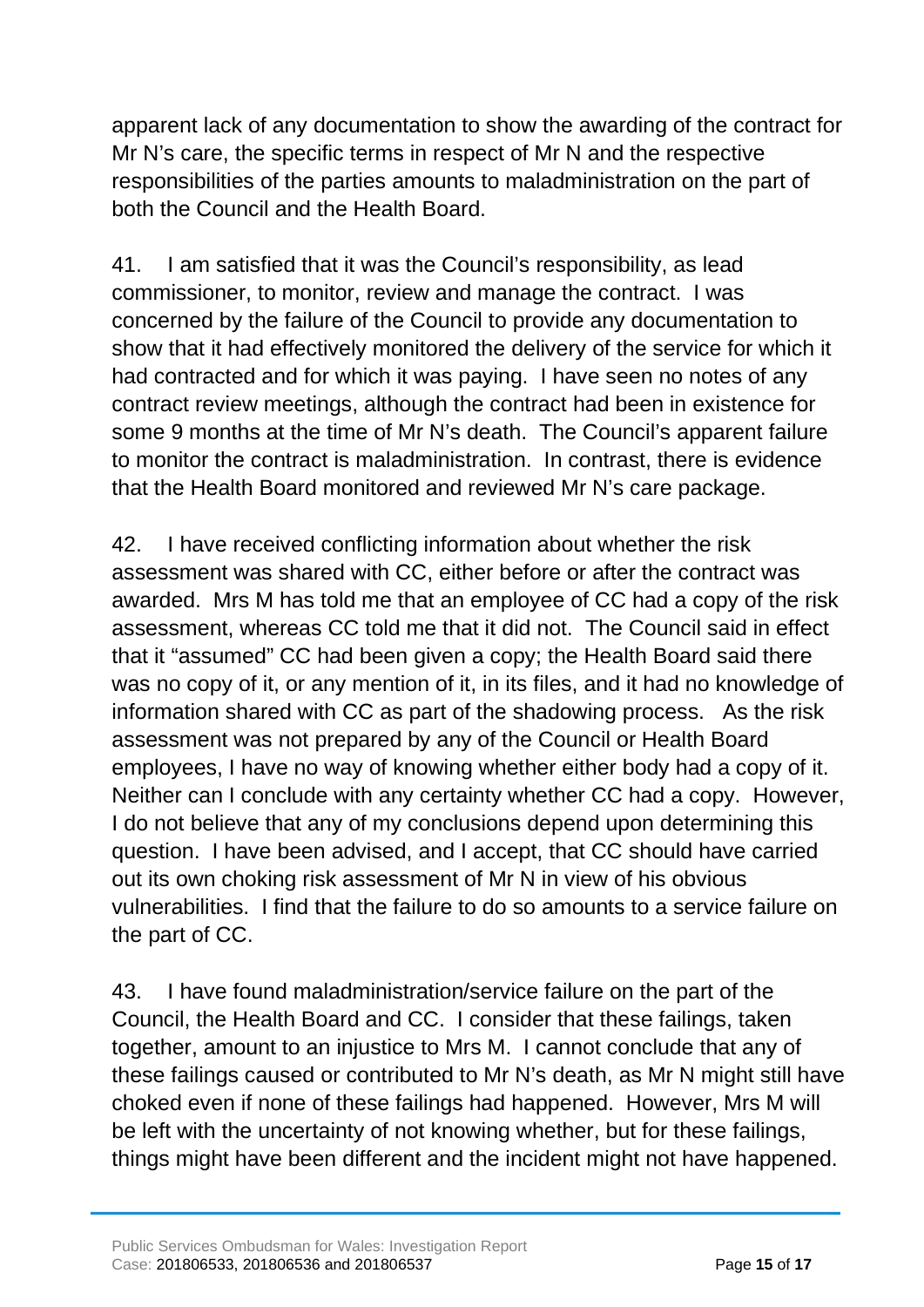44. For these reasons, I **uphold** the complaint against the Council, the Health Board and CC.

## **Recommendations**

45. I make the following **recommendations**:

#### **(a) The Council and the Health Board**

46. Within **one month** of this report, both the Council and the Health Board should apologise to Mrs M for the failings I have identified.

47. Within **three months** of this report, both the Council and the Health Board should review their respective contract governance arrangements to ensure that contract management is in line with good practice (as contained in the Contract Management Principles and the principles in the Wales Procurement Policy Statement).

#### **(b) The Health Board**

48. Within **three months** of this report, the Health Board should remind staff members with responsibility for managing a service user's Care and Treatment Plan and care package of the need to ensure they comply with the requirements of CG136 and the Mental Health (Wales) Measure and the Code.

## **(c) CC**

49. Within **one month** of this report, CC should apologise to Mrs M for the failing I have identified.

50. Within **three months** of this report, CC should remind members of staff with responsibility for delivering care plans of the importance of ensuring all relevant assessments are carried out, and the care package reviewed, as soon as possible after being contracted to provide care.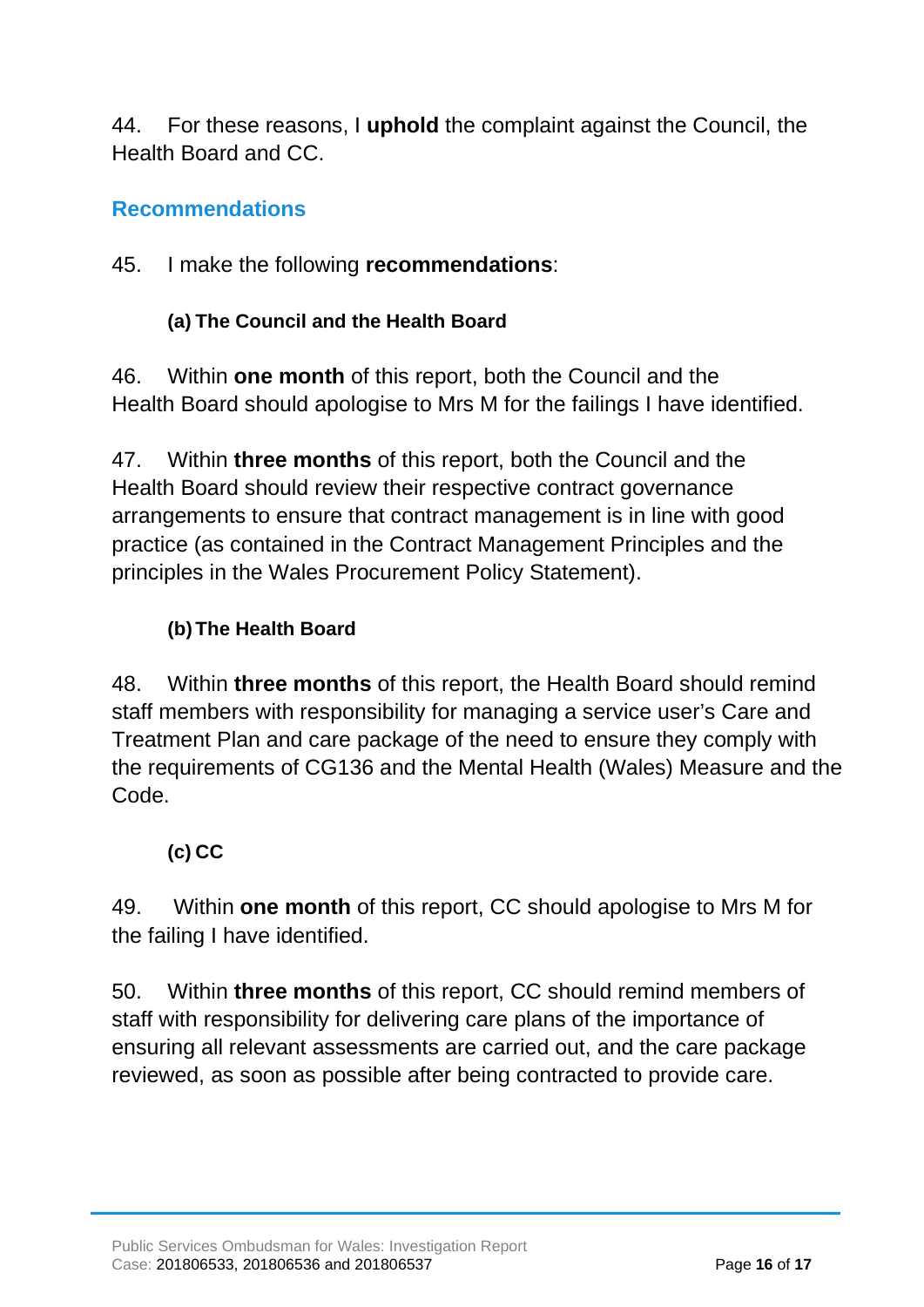51. I am pleased to note that in commenting on the draft of this report **Betsi Cadwaldar University Health Board and Cartrefi Cymru** have agreed to implement these recommendations.

Ombudsman

**Nick Bennett** 23 January 2020